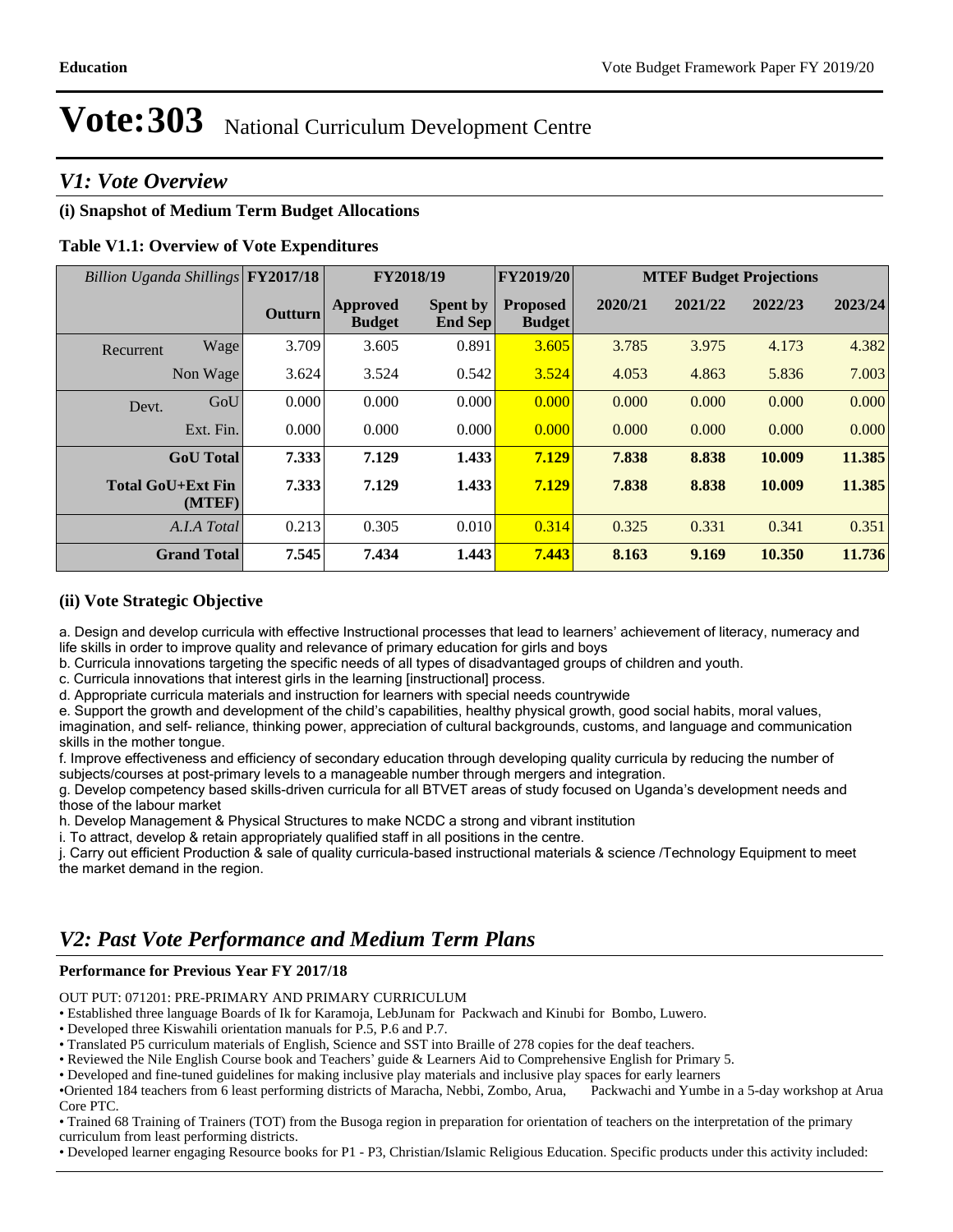- o Drafts of the Primary One and Primary Two CRE/IRE Resource books
- o Fine-tuned copies of Primary Three Resource Book
- o Transcribed music for Primary One Primary Three

Fine-tuned a Parent Education Curriculum Framework for busy parents of young children

### OUTPUT: 071202: SECONDARY CURRICULUM

The Centre finalized the subject content outline, improved copy of the draft curriculum framework and fine-tuned 20 draft syllabuses with specific focus on content, pedagogy and alignment with curriculum framework.

In-line with the LSC review process, the secondary department developed Classroom Based Assessment (CBA) Guidelines for 20 subjects and copies of exemplar assessment samples were produced.

Conducted several consultative meetings on the LSC content. One of the consultative meetings was held with Head Teachers and University Vice

Chancellors to harmonize positions of the University representatives with heads of secondary schools and universities.

Developed General Science Syllabus

Developed drafts of Exemplar Text book Extracts for senior one & Textbook specifications for the Lower Secondary Curriculum.

Integrated concepts of merged subjects into the Nutrition and Food Technology.

Reworked the syllabus columns of the 21 subjects for content, Learning outcomes competences and sample assessment strategies.

OUTPUT 071203: PRODUCTION OF INSTRUCTIONAL MATERIALS

Edited, illustrated, designed and laid out and styled to camera ready level materials for 4 BTVET certificate courses of: Ceramics Technology; Secretarial & Office Management; Records & Office Management; Hotel & Institutional Catering

Edited, illustrated, designed and laid out and styled to camera ready level 3 Kiswahili Teacher Orientation Manuals of P.5, P.6 and P.7

Edited, illustrated, designed and laid out and styled to camera ready level P5 Nile English Course Learner book, teacher guide, LACE/PACE book and its teacher's guide

Edited, illustrated, designed and laid out and styled to camera ready level Certificate Programmes in Ceramics, Records Management,

Cosmetology and Body Therapy, Secretarial Studies

Oriented 25 Curriculum specialists on the NCDC Publishing guide

Printed and distributed 40 copies of the NCDC publishing guide to NCDC Specialists

OUTPUT: 071204: BTVET DEPARTMENT

Orienteted 80 instructors/teachers on the implementation of the four Technical/Vocational curricula materials namely: Refrigeration & Air Conditioning, Hotel & Institutional Catering, Fashion & Garment Design and Painting & Graphical Design.

Finalized 5 Technical courses of Secretarial & Office Administration, Hotel & Institutional Catering, Agricultural Mechanization, Ceramics Technology and Cosmetology & Body Therapy.

• Printed and distributed 200 copies of syllabuses and Teacher's guides for each of the 8 National Certificate courses of: Electronics Technology, Welding & Fabrication, Machining and Fitting, Wood Work Technology, Plumbing, Electrical Installation Systems, Building Construction and Automotive Mechanics.

Developed an orientation manual for National Diplomas in Catering and Cosmetology.

Oriented 237 instructors on the 6 technical and vocational certificate programmes of: Fashion and Garment Design, Hotel and Institutional

catering, Painting and Decoration, Refrigeration and Air Conditioning, Secretarial and Office Management, Records and Information Management. Oriented 81teachers on curriculum implementation of the 4 Business programmes of:

o Hotel and Institutional Catering

o Records and Library Management

o Secretarial and Office Administration

o Cosmetology

Printed 100 copies of Certificate in Plumbing Syllabus and 100 copies of Teachers Guide and distributed 130 copies to 65 colleges in different parts of Uganda.

Printed 250 copies of the Entrepreneurship learner's textbook for BTVET certificate courses

Edited and fine-tuned curricula for 2 Business Diploma programmes of:

- -Secretarial & Office Administration
- -Records & Information Management

Fine-tuned orientation manual for 4 Certificate courses of:

(i)National Certificate in Ceramics Technology

(ii)National Certificate in Cosmetology & Body Therapy

(iii)National Certificate in Records & Information Management

(iv)National Certificate in Secretarial & Office Management.

OUTPUT 071205: RESEARCH AND EVALUATION

Disseminated research findings on Primary Four curriculum in four dissemination workshops held in the core PTCs of Ndegeya (Masaka), Bishop Willis (Iganga), Buleera (Hoima) and at Arua Core PTC.

Conducted a study on the status of reading and learning local languages at upper primary in Uganda.

Finalized the research Report on the Study on the Assessment/Evaluation of the implementation of Subsidiary Mathematics and Subsidiary

Information and Communication Technology curricula at Advanced levels.

Purchased 12 new titles in the library

## OUTPUT 071206: ADMINISTRATION AND SUPPORT SERVICES

All staff salaries and statutory deductions were paid to 87 members of staff on the payroll.

• All Utility bills other operation expenses for the period July 2017 - June 2018 were paid

45 High back conference chairs were procured and delivered

o CRE Charts for Primary One - Primary Three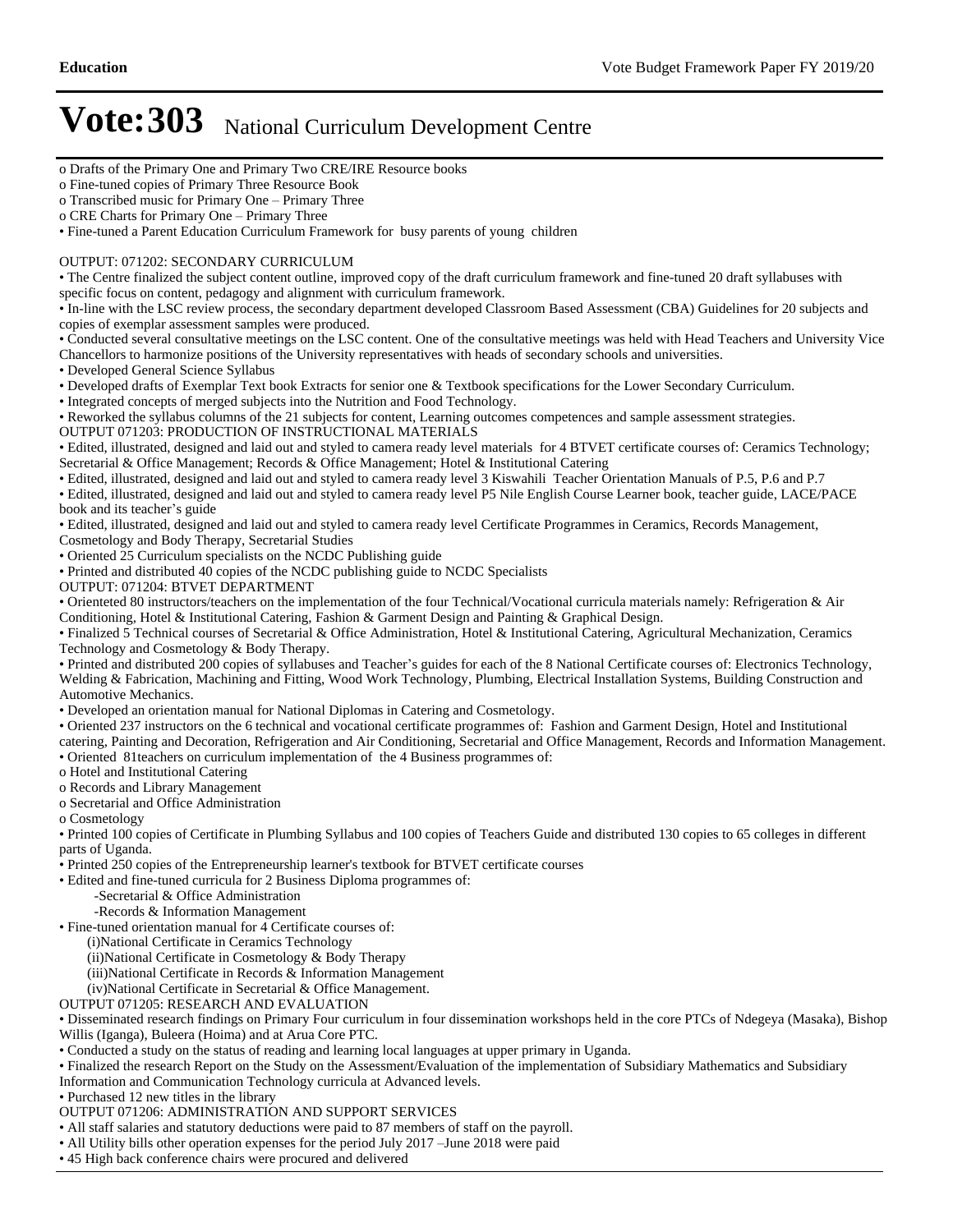Submitted 4 Quarterly Reports to MoFPED

Procured 8 Desk Computers for office use

## **Performance as of BFP FY 2018/19 (Performance as of BFP)**

OUT PUT: 071201: PER-PRIMARY AND PRIMARY CURRICULUM

Fine-tuned the ECD Parenting Education Framework to respond to the needs of busy parents, elderly guardians, maids/nannies. The fine-tuning a workshop held on 26th August at NCDC and attended by 42 participants (23 male and 19 female) from NGOs, Sister Institutions and Teachers from colleges/Nursery institutions of which 19 were female.

Conducted a needs assessment with 56 key informants in Moroto, Nakapiripirit and Kalangala to inform the development of alternative curricula for marginalized communities such as Nomads & Fishing communities in Uganda.

Developed a two draft alternative syllabi for two Special Interest groups (Nomads, Fishing communities) at a workshop held at Shimon PTC from  $10th - 14th$  August with 3 representatives from pastoral and 2 representatives from fishing communities.

Reviewed the Nile English Course and LACE Book 6 with special emphasis on gender, disability, religious and environmental illustrations and stories.

• Edited P3 Teacher's Resource Books Christian/Islamic Religious Education charts.

Fine-tuned guidelines for making inclusive play materials and inclusive play spaces for early learners.

### OUTPUT: 071202: SECONDARY CURRICULUM

• Developed a Teachers' Resource Book to support the gifted and talented learners in secondary schools.

- Reviewed A- Level Subsidiary Mathematics Syllabus to incorporate stakeholder concerns.
- Developed Textbook specifications for the lower secondary curriculum.
- Developed Senior one Prototype Textbooks for 21 subjects of the Lower Secondary curriculum.

Edited syllabi for the 21 lower secondary subjects.

### OUTPUT 071203: PRODUCTION OF INSTRUCTIONAL MATERIALS

Edited and illustrated the Nile English Course and LACE materials for Primary Five. Illustrations emphasized gender parity, inclusion of minority groups and the environment.

### OUTPUT: 071204: BTVET CURRICULUM

Edited the curriculum for National Diploma in Secretarial and Office Administration.

Edited of the curriculum for National Diploma in Records & Information Management to respond to emerging digital trends in records and information management.

### OUTPUT 071205: RESEARCH AND EVALUATION

Developed dissemination messages and summary of research findings where 200 copies of printed booklets for disseminating research findings were procured.

Disseminated research findings in four workshops (Mbarara, Nabisunsa, MoES, UCC) on a study an Evaluation/assessment of Subsidiary

Mathematics and Subsidiary Information Communication Technology Curricula at Advanced level.

Edited the research report of the study on teaching local language at upper primary level.

### OUTPUT 071206: ADMINISTRATION AND SUPPORT SERVICES

Paid staff salaries and remitted statutory deduction for the period July - September 2018.

Paid all utilities and other operational expenses for the Center.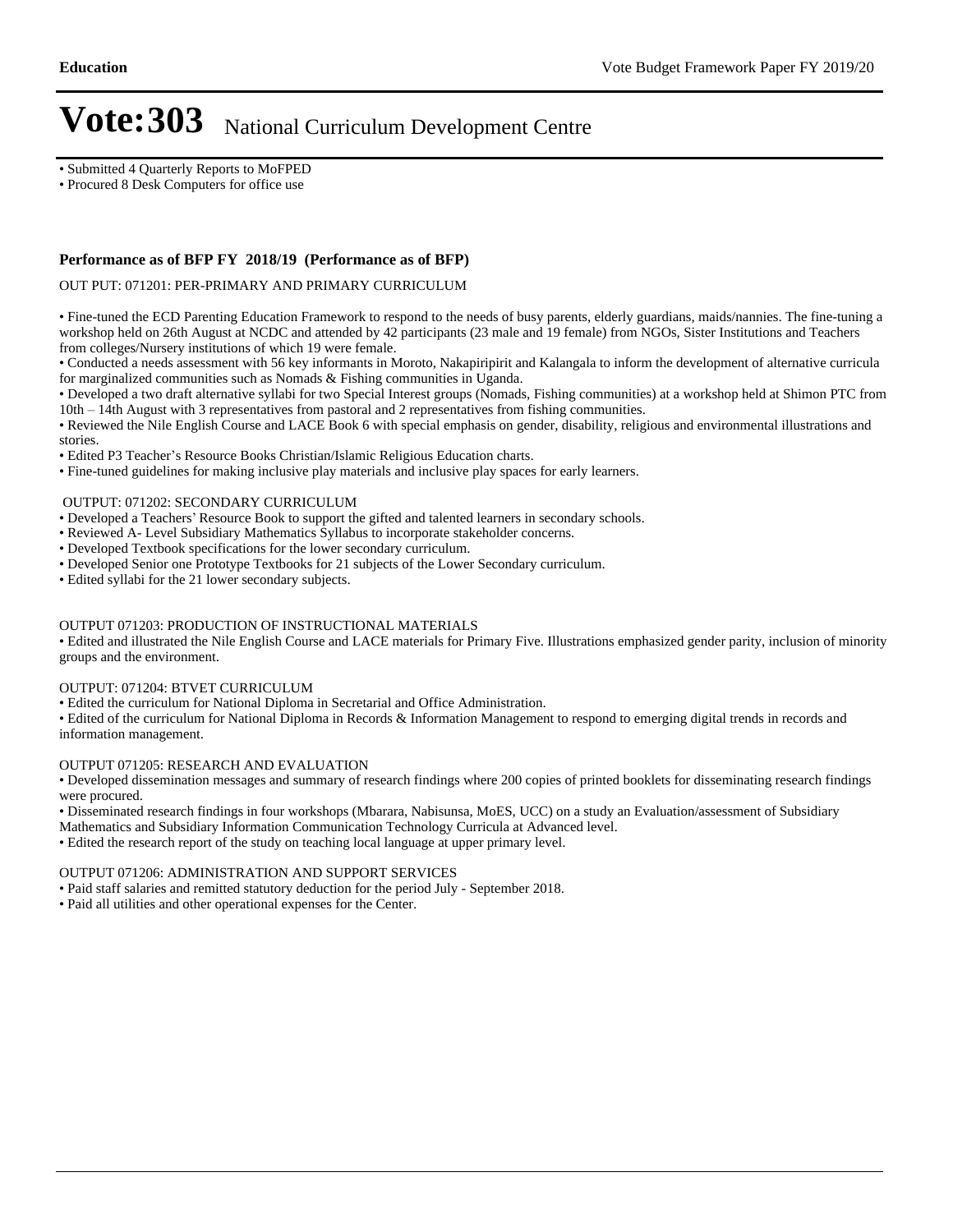## **FY 2019/20 Planned Outputs**

OUT PUT: 071201: PRE-PRIMARY AND PRIMARY CURRICULUM

• Reviewing the Nile English Course book 7 and LACE 7 with special emphasis on gender, disability, religious and environmental illustrations and stories.

Print and distribute the Nile English Course book 6 targeting hard to reach Districts and Least performing districts at Primary Leaving Examination Level.

Translating and fine tuning of P.6 Curriculum (English, Mathematics, Social Studies, C/I RE, Local languages) into Braille to support blind learners and teachers in schools for the blind in all regions of Uganda.

Developing course books to support learners from special interest groups of nomads, school dropout, fishing communities and refuges.

Production of Audio copy of the Singing to learn song book to support delivery of the thematic curriculum.

-Establish Literature Bureau and Support District Language Boards.

### OUTPUT: 071202: SECONDARY CURRICULUM

Developing orientation manual for learners with special educational needs for the marginalized and disadvantaged in secondary schools. (Autism, gifted and talented and those with special learning difficulties.

Orientation Workshops for stakeholders of Special Education Needs in Eastern, western, Northern and Central Districts of Uganda.

Printing of 205 copies each of Curriculum documents (Syllabuses, Curriculum Framework, Implementation Guidelines, Prototypes,) for training teachers in preparation for roll out of the reviewed Lower Secondary curriculum.

Orientation of 2500 teachers from all Regions of Uganda on the interpretation of the Competence Based Curriculum of the lower Secondary Curriculum.

Orientation of 70 Head Teachers on the New Lower Secondary Curriculum

Orienting 1850 teachers on the reviewed Sub-Mathematics, General Paper, and Food & Nutrition Recipe syllabus.

Selection of set books for Foreign Languages for A' level and Literature in English for O' level.

Training of 25 Master Trainers for roll out of the Lower Secondary Curriculum

Digitizing S2 mathematics to improve on the delivery of mathematical concepts to low grade achievers especially girls at lower secondary level through interactive learning activities that are related to their immediate environment.

### OUTPUT 071203: PRODUCTION OF INSTRUCTIONAL MATERIALS

Editing ,Laying out and Illustrating of Nile English Course Book7, LACE Book 7, Course books for Special interest groups, Orientation manual for Special Education needs, Syllabi and prototype text books, teacher's guide, curriculum frame work and implementation guidelines of the Lower secondary curriculum, National Diploma in fashion and Garment Design and Procurement and Logistics..

### OUTPUT: 071204: BTVET CURRICULUM

Develop Competence Based Teaching Syllabi, Teachers' Guides and Assessment Guidelines for National Diploma Programme in Fashion and Garment design.

Develop Competence Based Teaching Syllabi, Teachers' Guides, and Assessment Guidelines for National Diploma in Procurement and Logistics Management (NDPL).

Developing Orientation manual for the National Diploma Programmes for Fashion and Garment Design and Procurement & Logistics Management.

### OUTPUT 071205: RESEARCH AND EVALUATION

- Field consultations on the local languages to be used as media of instruction at Lower Primary in Uganda.

- Establish the Literature Bureau and support to District Language Boards of minority groups of Lukonjo, Kuku, IK.

- Library Unit Automation

## **Medium Term Plans**

In the medium term, the Centre will focus on the following:

Design and develop appropriate curricula for Pre-Primary and Primary and Secondary levels.

Develop, support and implement appropriate curricula innovations and instructional materials targeting the specific needs of all types of

disadvantaged groups of children and those that interest girls in the learning (instructional) process.

Develop competence based skills driven curricular for all BTVET areas of study.

• Develop tertiary curricula and instructional materials focused on Uganda's development needs and those of the labour market.

Develop both management and physical infrastructures to make NCDC a strong and vibrant institution.

Attract, develop and retain appropriately qualified staff in all positions at the Centre.

Efficient production and sale of quality curricula books, instructional materials and Science and Technology Equipment to meet the market demand in the region.

Infrastructure improvement by renovating the existing buildings and construction of a STEPU workshop.

### **Efficiency of Vote Budget Allocations**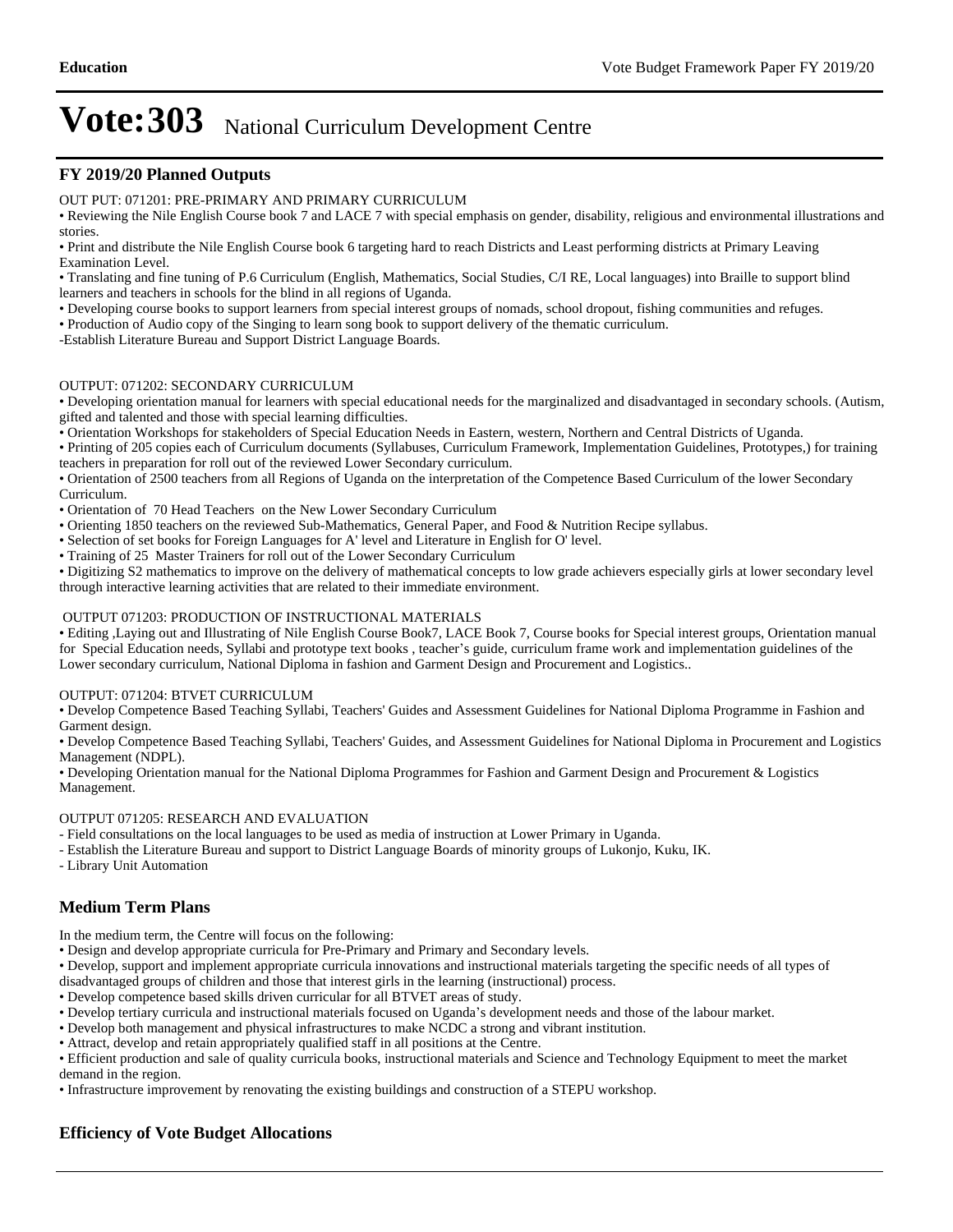The Centre will ensure adequate provision for utilities of Water, Electricity to ensure no domestic arrears are accumulated. In case of any domestic arears on utilities, the bills will carry a first call on the resources in the new budget. The Centre will also pursue the Utility Companies to install prepaid meters.

Duty facilitating Allowances are budgeted in accordance with the approved rates of allowances by the Governing Council and circulars issued by Ministry of Public Service.

All expenditures are tax inclusive expect for those items which are exempt according to the second schedule of the VAT Act.

## **Vote Investment Plans**

There Centre has not accessed development funds from the consolidated funds. There is however minimal financial resources from Non Tax Revenue (NTR) that the Centre will use to procure capital Items like Computers and Furniture for office.

## **Major Expenditure Allocations in the Vote for FY 2019/20**

The Vote will continue to focus on activities of the Lower Secondary Curriculum. The expected roll out is 2020 Academic Year. There are preliminary activities like printing of the Curriculum, orienting of teachers and procurement of text books for the new curriculum. Printing of the Nile English Course Book 6 and LACE Book 6.

## **V3: PROGRAMME OUTCOMES, OUTCOME INDICATORS AND PROPOSED BUDGET ALLOCATION**

## **Table V3.1: Programme Outcome and Outcome Indicators**

| <b>Vote Controller:</b>                                                     |                                                                                                                                                                                                  |                                                                                                                                                                                             |  |  |  |                          |  |  |
|-----------------------------------------------------------------------------|--------------------------------------------------------------------------------------------------------------------------------------------------------------------------------------------------|---------------------------------------------------------------------------------------------------------------------------------------------------------------------------------------------|--|--|--|--------------------------|--|--|
| <b>Programme:</b>                                                           | 12 Curriculum and Instructional Materials Development, Orientation and Research                                                                                                                  |                                                                                                                                                                                             |  |  |  |                          |  |  |
| <b>Programme Objective:</b>                                                 |                                                                                                                                                                                                  | Initiate new syllabuses and revise existing ones, carry out curriculum reform, research, testing and<br>evaluation, bring up-to-date and improve syllabuses for schools and college courses |  |  |  |                          |  |  |
| <b>Responsible Officer:</b>                                                 | Mrs Grace K Baguma                                                                                                                                                                               |                                                                                                                                                                                             |  |  |  |                          |  |  |
| <b>Programme Outcome:</b>                                                   |                                                                                                                                                                                                  | <b>Quality Curriculum Materials</b>                                                                                                                                                         |  |  |  |                          |  |  |
| Sector Outcomes contributed to by the Programme Outcome                     |                                                                                                                                                                                                  |                                                                                                                                                                                             |  |  |  |                          |  |  |
| 1. Improved proficiency and basic life skills                               |                                                                                                                                                                                                  |                                                                                                                                                                                             |  |  |  |                          |  |  |
|                                                                             | <b>Performance Targets</b>                                                                                                                                                                       |                                                                                                                                                                                             |  |  |  |                          |  |  |
|                                                                             | 2017/18<br>2020/21<br>2019/20<br>2018/19<br><b>Programme Performance Indicators (Output)</b><br><b>Baseline</b><br><b>Base year</b><br><b>Actual</b><br>Target<br><b>Target</b><br><b>Target</b> |                                                                                                                                                                                             |  |  |  | 2021/22<br><b>Target</b> |  |  |
| 10<br>14<br>• • Number of variety of Curriculum materials<br>15<br>13<br>14 |                                                                                                                                                                                                  |                                                                                                                                                                                             |  |  |  |                          |  |  |

approved by NCDC Governing Council

## **Table V3.2: Past Expenditure Outturns and Medium Term Projections by Programme**

| Billion Uganda shillings                                                           | 2017/18 | 2018/19                                   |        | 2019-20                          |         | <b>MTEF Budget Projections</b> |         |         |
|------------------------------------------------------------------------------------|---------|-------------------------------------------|--------|----------------------------------|---------|--------------------------------|---------|---------|
|                                                                                    | Outturn | <b>Approved Spent By</b><br><b>Budget</b> | End O1 | <b>Proposed</b><br><b>Budget</b> | 2020-21 | 2021-22                        | 2022-23 | 2023-24 |
| <b>Vote: 303 National Curriculum Development Centre</b>                            |         |                                           |        |                                  |         |                                |         |         |
| 12 Curriculum and Instructional Materials<br>Development, Orientation and Research | 7.333   | 7.129                                     | 1.433  | 7.129                            | 7.838   | 8.838                          | 10.009  | 11.385  |
| Total for the Vote                                                                 | 7.333   | 7.129                                     | 1.433  | 7.129                            | 7.838   | 8.838                          | 10.009  | 11.385  |

## **V4: SUBPROGRAMME PAST EXPENDITURE OUTTURNS AND PROPOSED BUDGET ALLOCATIONS**

## **Table V4.1: Past Expenditure Outturns and Medium Term Projections by SubProgramme**

| <b>Billion Uganda shillings</b> | 2017/18 | FY 2018/19 | 2019-20 | <b>Medium Term Projections</b> |
|---------------------------------|---------|------------|---------|--------------------------------|
|                                 |         |            |         |                                |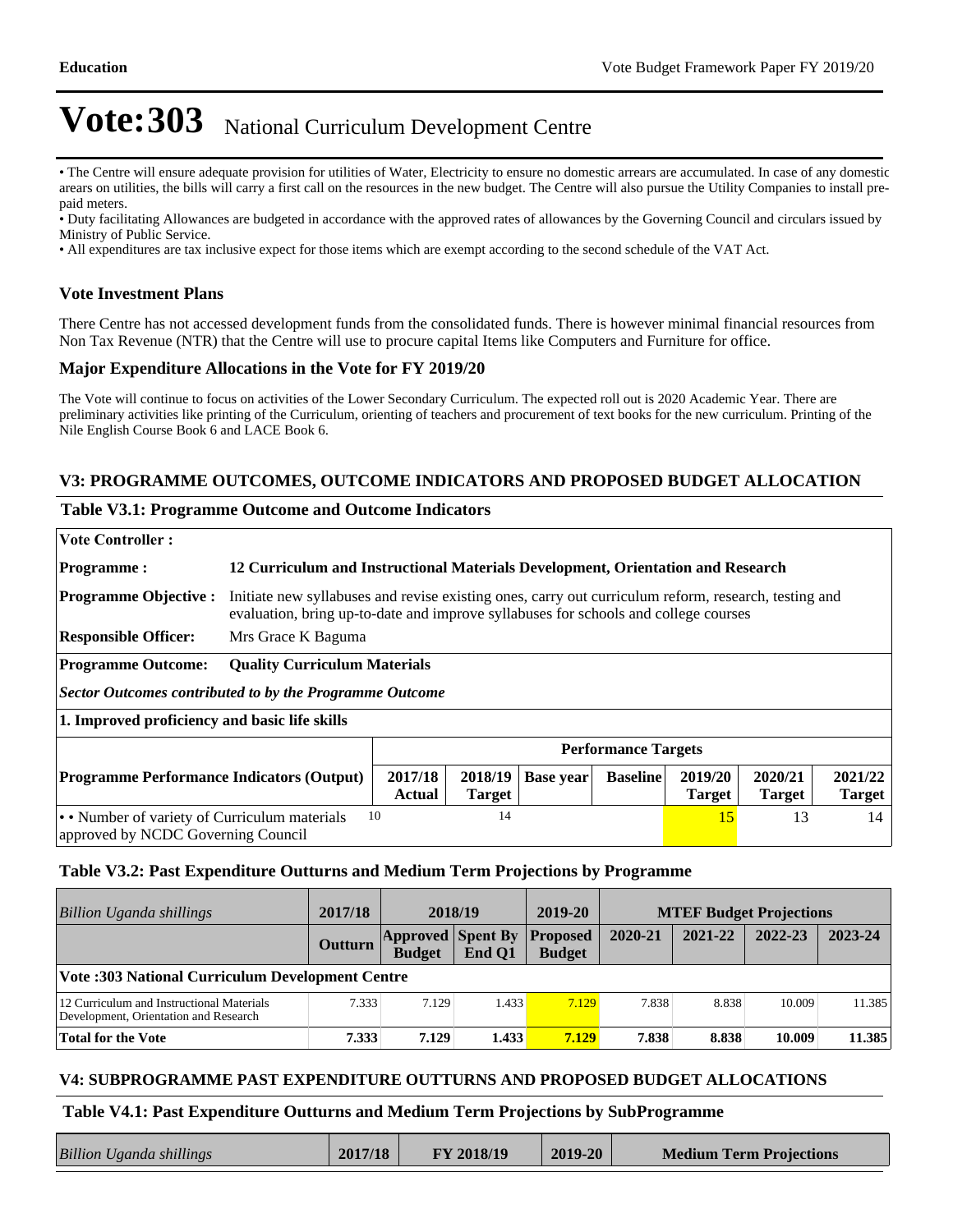|                                                                                            | Outturn Budget | <b>Approved Spent</b> | $ $ By<br><b>End Sep</b> | <b>Proposed</b><br><b>Budget</b> | $2020 - 21$ | $2021 - 22$ | $2022 - 23$ | $2023 - 24$ |
|--------------------------------------------------------------------------------------------|----------------|-----------------------|--------------------------|----------------------------------|-------------|-------------|-------------|-------------|
| Programme: 12 Curriculum and Instructional Materials Development, Orientation and Research |                |                       |                          |                                  |             |             |             |             |
| 01 Headquarters                                                                            | 7.333          | 7.129                 | 1.433                    | 7.129                            | 7.838       | 8.838       | 10.009      | 11.385      |
| <b>Total For the Programme: 12</b>                                                         | 7.333          | 7.129                 | 1.433                    | 7.129                            | 7.838       | 8.838       | 10.009      | 11.385      |
| Total for the Vote :303                                                                    | 7.333          | 7.129                 | 1.433                    | 7.129                            | 7.838       | 8.838       | 10.009      | 11.385      |

## **Table V4.2: Key Changes in Vote Resource Allocation**

| Major changes in resource allocation over and above the<br>previous financial year | Justification for proposed Changes in Expenditure and<br><b>Outputs</b>                                                                                     |
|------------------------------------------------------------------------------------|-------------------------------------------------------------------------------------------------------------------------------------------------------------|
| Vote :303 National Curriculum Development Centre                                   |                                                                                                                                                             |
| Programme: 12 National Curriculum Development Centre                               |                                                                                                                                                             |
| <b>Output: 02 Secondary Education Curriculum</b>                                   |                                                                                                                                                             |
| Change in Allocation (UShs Bn):<br>(0.274)                                         | There was a consultancy of 300m which will not be recurrent<br>in the next financial year.                                                                  |
| <b>Output: 04 BTVET Curriculum</b>                                                 |                                                                                                                                                             |
| Change in Allocation (UShs Bn):<br>(0.057)                                         | There was printing of the syllabus materials in the last<br>financial year. which was a major cost driver which will not<br>take place this financial year. |

## **Table V4.3: Major Capital Investment (Capital Purchases outputs over 0.5Billion)**

N/A

## *V5: VOTE CHALLENGES FOR 2019/20 AND ADDITIONAL FUNDING REQUESTS*

**Vote Challenges for FY 2019/20**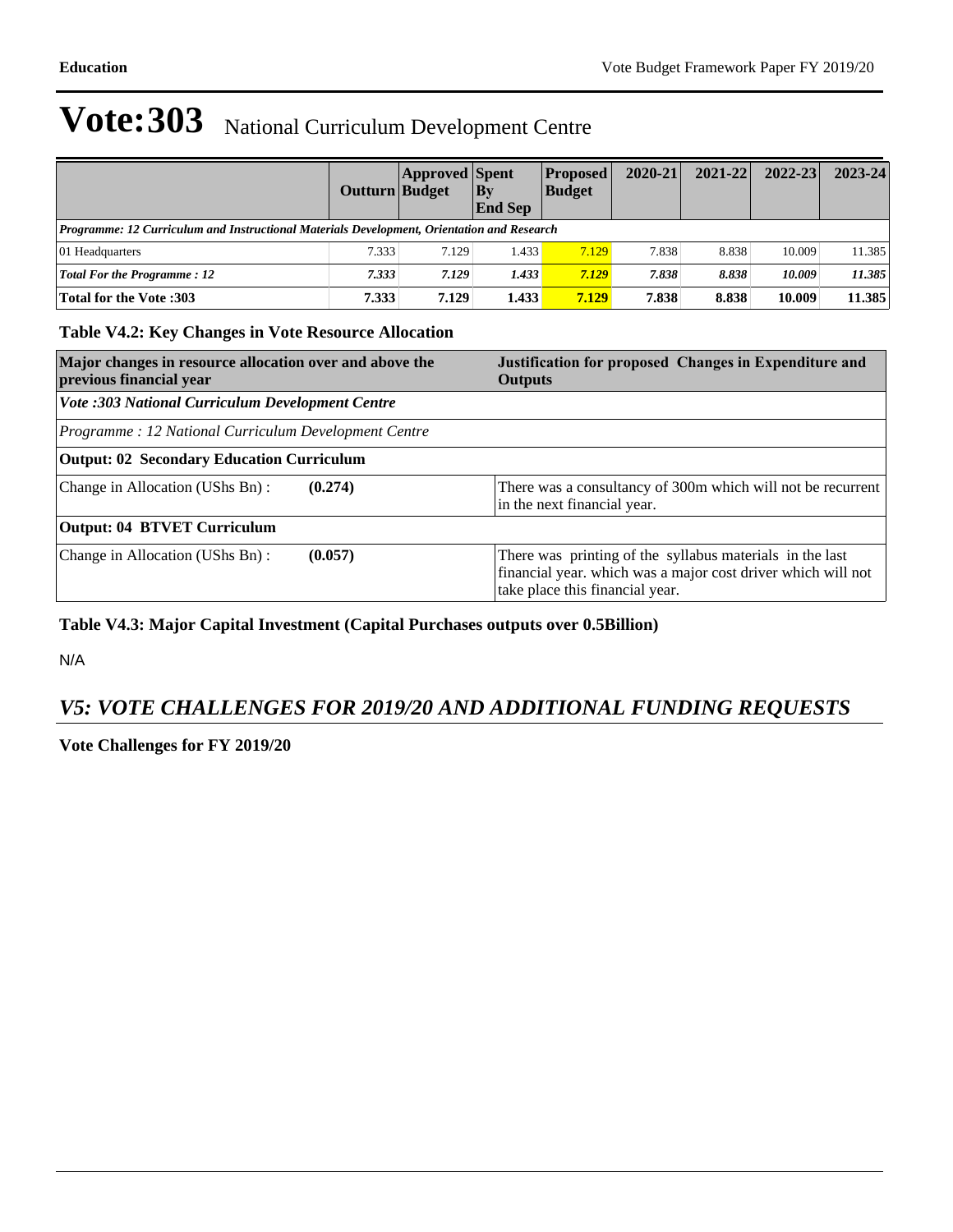#### BUDGET SHORTFALL

The Centre projected to spend 1.7bn in the 1st quarter 2018/2019 cash flow projections but only shs 1.5bn was released. The affected activities were differed to the second Quarter.

#### PROCUREMENT PROCESS

The procurement for printing of the Nile English Course was due in quarter one but due to the lengthy procurement process, this couldn't be completed. This has been differed to the second quarter.

#### • INCREASED COST OF OPERATIONS

Due to fluctuations in the Dollar, operational costs like fuel, stationary and other consumables have increased significantly.

#### LOWER SECONDARY CURRICULUM

The roll out of the Lower Secondary Curriculum is still a challenge due to inadequate financial Resources. The roll out is slated for 2020 but the curriculum materials for the roll out like syllabus, Implementation guidelines are not yet printed. Besides the teachers are not yet oriented to adapt to the new competency based curriculum and the procurement process has not started. There is still need for continuous stakeholder engagement to create buy in to mitigate implementation challenges.

#### o LOW STAFFING LEVELS

Thin staff on the ground, due to the government freeze of recruitment of new staff.

#### o POOR INTERNET CONNECTIVITY

The internet connection is very slow due inadequate funds to subscribe for bigger bandwidth.

#### o DELAYED NCDC Amendment Bill

There are provisions in the NCDC Act that are outdated and cannot stand before courts of Law. NCDC has suffered paying court awards for staff who went to court to challenge the membership of the council and court has had to nullify decisions made to terminate staff. The bill has not yet been presented to parliament.

#### o CONFLICT OF MANDATE

The NCDC Act provides that the Centre is mandated to develop curriculum for teacher Education. This mandate was taken by Kyambogo University which inherited the former institute of teacher Education. This creates misalignment of the Primary Teachers curriculum and that of Learners as the Centre is responsible for development of the Primary Curriculum while the Primary teacher's curriculum is developed by Kyambogo University. The Centre desires that this mandate is reinstated to ensure alignment of the two curricula.

### o BTVET Vs TVET CoUNCILS

The Centre has a fully-fledged department for BTVET which has been developing curriculum for the BTVET sub sector. However this work is proposed to be taken to the TVET Councils being created. This will create a redundant workforce at the Centre.

#### o NO DEVELOPMENT FUNDING FOR CENTRES PROJECTS

The Centre receives only recurrent funds from the consolidated fund without development funds. The development component of the Centre was approved with two projects in the public Investment Plan but no funding has been allocated. This has failed the Centre to develop its infrastructure that support curriculum development.

#### o STAGNANT WAGE COMPONENT

The wage component has not been improved for the last three financial years. Staff who are due for promotion have continued to complain to management and council, but the P/s ST Ministry of Finance, planning and Economic Development has not provided funds for recruitment and staff promotion. This is creating a management challenge of staff with low morale.

| Additional requirements for funding and outputs in 2019/20                                 | Justification of requirement for additional outputs and<br>funding                                                                              |  |  |  |  |
|--------------------------------------------------------------------------------------------|-------------------------------------------------------------------------------------------------------------------------------------------------|--|--|--|--|
| <b>Vote: 303 National Curriculum Development Centre</b>                                    |                                                                                                                                                 |  |  |  |  |
| Programme: 12 Curriculum and Instructional Materials Development, Orientation and Research |                                                                                                                                                 |  |  |  |  |
| OutPut: 01 Pre-Primary and Primary Curriculum                                              |                                                                                                                                                 |  |  |  |  |
| Funding requirement UShs Bn: 3.000                                                         | • This is an instructional materials focusing on inclusiveness,<br>competences and life skills that builds literacy and Learners<br>Confidence. |  |  |  |  |
| OutPut: 02 Secondary Education Curriculum                                                  |                                                                                                                                                 |  |  |  |  |

## **Table V5.1: Additional Funding Requests**